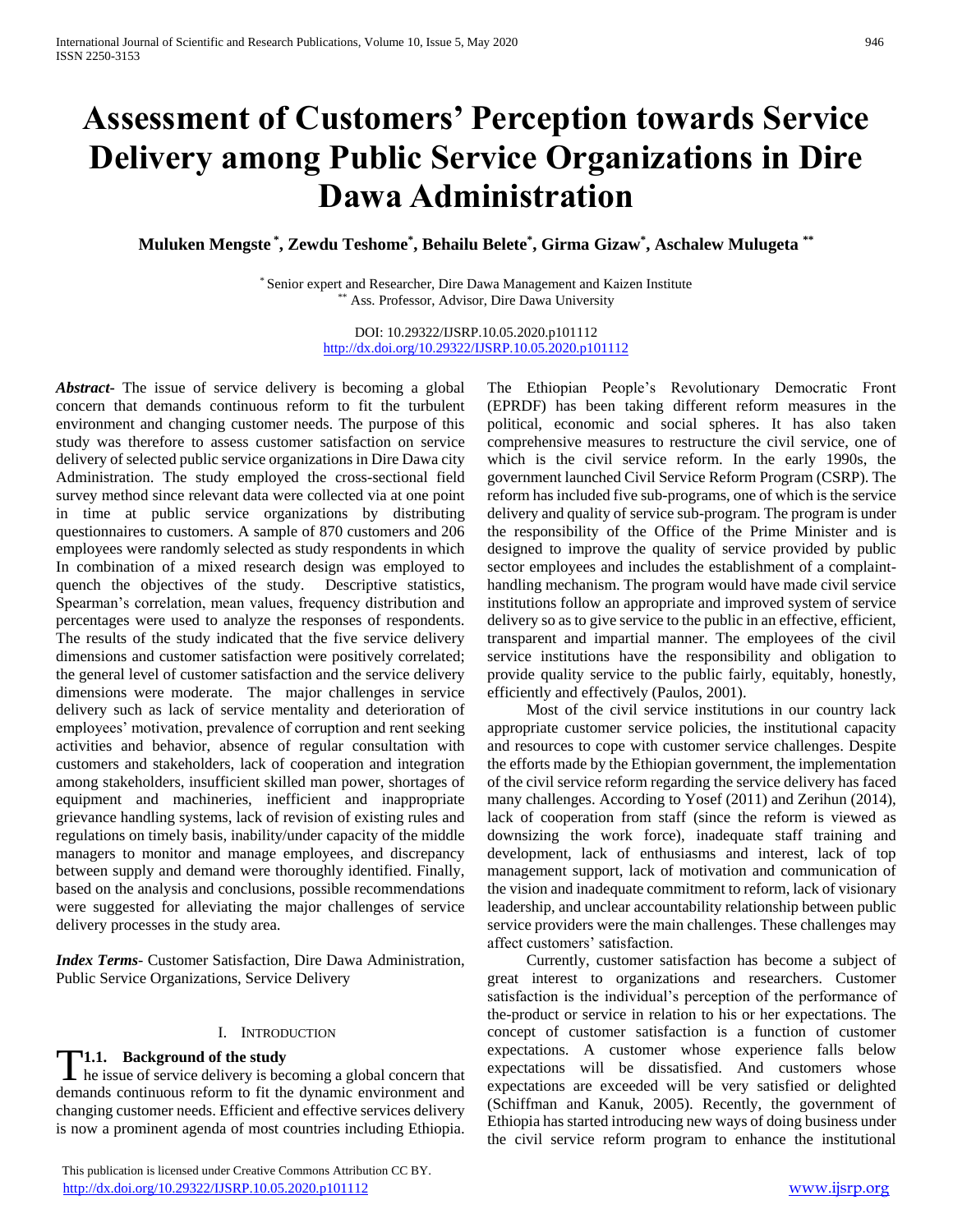capacity of the public service organizations. Following this initiative, nearly all public service organizations in Dire Dawa administration have implemented the reform program using Business Process Reengineering (BPR), Balanced Score Card (BSC), and other reform management tools, and complaint management system to enhance the service quality by reducing the negative effects of customer dissatisfaction. The city administration has been implementing the Business Process Reengineering for the last seven years. Besides, the public service organizations are attempting to provide services in accordance with the perceived standards set in their respective citizens' charter documents. However, it is observed that lack of customer satisfaction is one of the most important problems. The demand for effective and efficient delivery of services requires fundamental change involving both institutional and cultural changes. Hence, measuring the level of satisfaction provides an indication of how successful organizations are at providing services, and is taken as effective outcome measure. This study therefore aims to assess customer satisfaction on the service delivery of public service organizations in Dire Dawa Administration.

## **1.2. Statement of the problem**

 The problem of this research is induced by the need to empirically measure customer satisfaction on service delivery of selected public service organizations in Dire Dawa Administration. According to Benjamin (2012), public service organizations exist to provide services to the citizens, the private sector and other institutions. It is a well-known fact that service delivery by public service organizations is inundated with several challenges. Mohammed et al (2010), sited in Benjamin (2012), stated that public service organizations agree that customer service is one of the most important vital factors that contribute to the establishment of reputation and credibility among the public. They also argued that the public- complaint of long queues, poor service delivery and insufficient physical facilities might affect the image and level of service quality in the public sector Despite the efforts made by the government of Ethiopian, the service delivery and grievance handling system of most of the public service organizations are not in a position to fully satisfy large number of customers. Problems have been observed in delivering services to the public in a manner that is satisfying customers. According to Yoseph (2011), one of the major problems in the civil service institutions of Ethiopia was low service delivery systems which could lead to low efficiency of service delivery.

 Several researches have been conducted on the subject matter; however, most of them were focusing on private sectors such as insurance, hotel, bank and the like (Akalu, 2015; Ibraheem and Chinonso, 2015; Jayaraman et al, 2010). Few are studied on public service organizations like, Social Security Agency and Document Authentication and Registration Office, Customer Satisfaction in Land Delivery Service a case study of Bishoftu Town Administration, Service Delivery and Customer Satisfaction: the Case of Ethiopian Electric Power Corporation Eastern Addis Ababa Region Customer Service Centers, (Desta, 2008; Mohammed, 2008; Zeritu, 2010).

 Moreover, as far as the researchers' knowledge is concerned, there is no study so far conducted to investigate the state of customer satisfaction on service delivery of public service

 This publication is licensed under Creative Commons Attribution CC BY. <http://dx.doi.org/10.29322/IJSRP.10.05.2020.p101112> [www.ijsrp.org](http://ijsrp.org/)

organizations in Dire Dawa Administration. Therefore, this research was conducted to assess customer satisfaction perception towards service delivery in selected public service organizations in Dire Dawa city Administration.

## **1.3. Objectives of the Study**

 The main objective of the study was customer perception towards service delivery in selected public service organizations of Dire Dawa Administration.

## **Specific Objectives of the Study**

The study also tried to achieve the following specific objectives:

 1. To measure the level of customer satisfaction of selected public service organizations in Dire Dawa city Administration

 2. To assess the service delivery process of public service organizations in terms of service delivery dimension (Assurance, Reliability, Tangibility, Empathy, and Responsiveness)

 3. To examine the relationship between service delivery dimension and customer satisfaction.

 4. To find out major problems that exists in the service delivery process of public service organizations

## II. REVIEW OF RELATED LITERATURE REVIEW

 Public service delivery is the most important element of NPM driven PSRs. Akalu (2015) stated that among the factors that caused the first and second generation of reforms in developing countries to fail was the lack of emphasis on public service delivery. Yonatan (2010) also stated the major failure of the first generation reform of 1980s and 1990s was to focus merely on reforms in the organization rather than on public service delivery, due to the pressure of crisis and structural adjustments. The third generation reforms emphasized on public service delivery based on the lessons learnt from the previous reforms. PSRs that fail to emphasize on public service delivery are unlikely to be successful. The meaning and related concepts of public services are discussed briefly as follows (Mintesnot, 2016). Public services is a term usually employed to mean services provided by the government to the citizens either directly (through the public sector) or indirectly by financing the private provision of the services, and it is associated with a social consensus (usually expressed through democratic elections) that certain services should be available to all, regardless of their income (Rida *et al.,* 2012). According to Zertu (2010), for service organization or service provider, satisfying or fulfilling the expectation of its customer is one of the major goals. It is stated in the article of Joan and Joseph, (2002) that for service providers, their main task is to reduce the mismatch or gap between what the organization planned to provide and what the end users (customers) are expecting to benefit from the service they have been offered.

 The SERVQUAL model was first introduced by Parasuraman and colleagues in 1985 in the United States. Since its inception SERVQUAL has become a popular method for measuring service quality (Saunders *et al.,* 2009). It involves measuring both customer perceptions and expectations of service along key service quality dimensions. It was concluded that SERVQUAL is the best model to measure service quality in the public service (Tessa *et al.,* 2011). Moreover, the SERQUAL (Parasuraman, 1988) approach has been the most popular method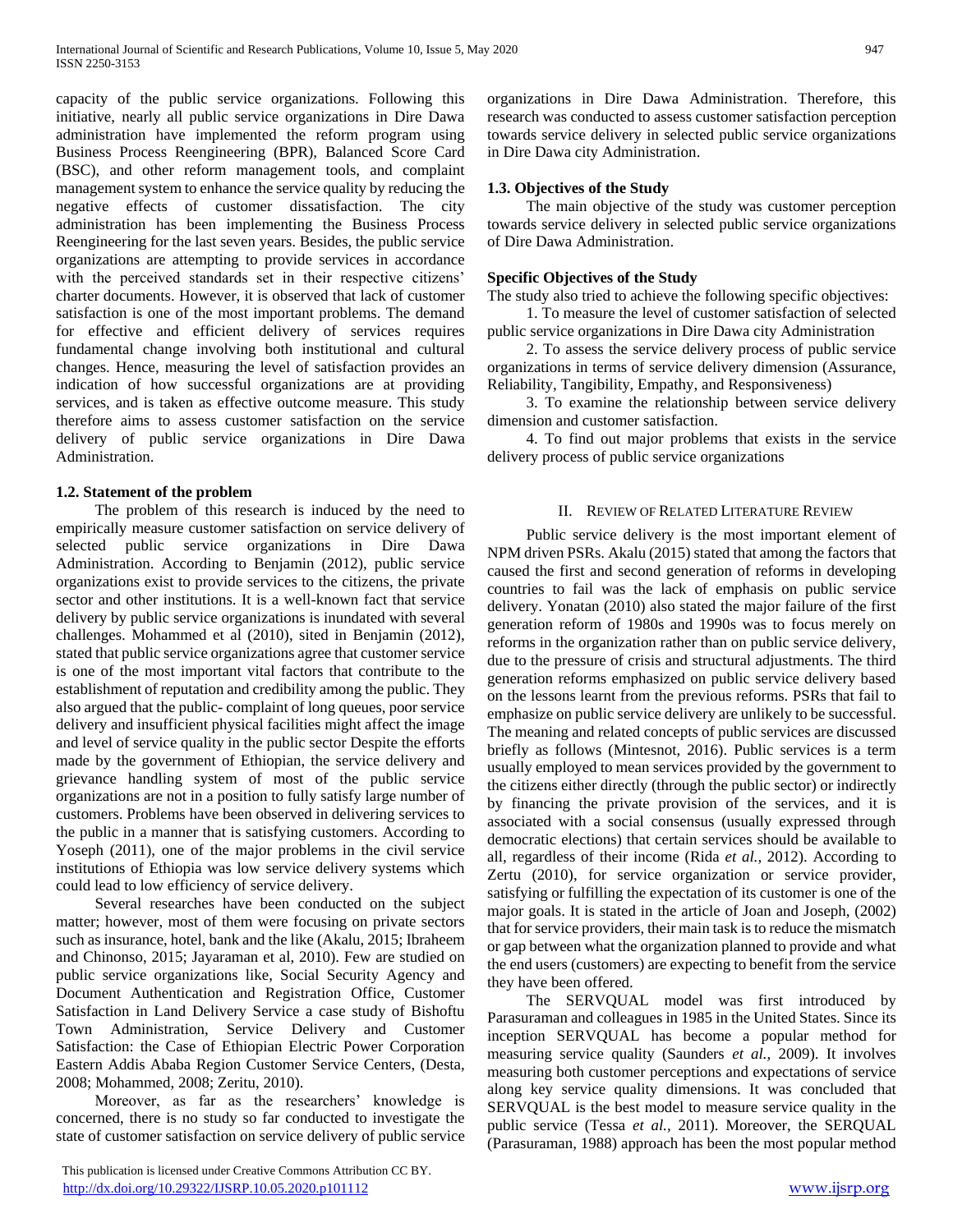for choosing because it is quite complete measure for all service organizations. Therefore, this research bears on these conclusions and adopts SERVQUAL model to assess the customer satisfaction on service delivery of public service organizations in Dire Dawa Administration.

 The study conducted by parasuraman *et al,* (1985) resenting the five-dimensions of SERVQUAL on quality of service provided by the clinic at the University of Houston Health Center. Patients were found to be generally dissatisfied with the five dimensions of SERVQUAL. The highest dissatisfaction was felt with assurance. On the other hand, tangibles and empathy exhibited the lowest levels of dissatisfaction. Using the SERVQUAL approach, Minazzi (2008) carried out a study to assess customer satisfaction within the public sector across a range of Scottish Councils services. In the library service, the analysis of gap scores revealed that tangibles and reliability had negative gaps which indicate that customer expectations were not met. On the other hand, responsiveness and assurance were positive implying that customer expectations were actually exceeded by the service provided. The research conducted by Rida, *et al* (2012), on the influence of service quality and corporate image on customer satisfaction among university students in Kenya revealed four dimensions of service quality as human elements reliability, service blue print, human element responsiveness and non-human elements. The four dimensions had Eigen values greater 1 and Cronbach's alpha greater than 0.700, they were considered adequate and reliable in explaining variations in customer satisfaction. Human elements reliability with a Cronbach's alpha of 0.931 and corporate image with Cronbach's alpha of 0.909, had the greatest influence on customer satisfaction. The study established the existence of a significant difference in the dimensions of service quality that influence customer satisfaction between public and private university students along the four service quality dimensions. A statistically significant relationship was established between service quality and customer satisfaction. The relationship between service quality and corporate image was statistically significant. Further findings revealed that a statistically significant relationship existed between corporate image and customer satisfaction.

## III. METHODS AND MATERIALS

## **3.1. Research Design and strategy**

 The study employed the cross-sectional field survey method to assess the level of customer satisfaction on service delivery of public service organizations based on respondents' attitudes. In cross-sectional field survey method, relevant data were collected at one point in time at public service organizations by distributing questionnaires to customers. In this method, independent and dependent variables were measured at the same point in time using a single questionnaire. Along with the cross sectional nature of this study, the study employed descriptive research method to analyze the data collected from customers. This method enabled the researchers to describe the existing situation under study. It was used to describe the service quality dimensions that would lead to customer satisfaction. It was also used for detail description of the findings displayed in tables and charts as well as for developing inferences on the level of customer satisfaction on service delivery of public service organizations. Moreover, the study used

 This publication is licensed under Creative Commons Attribution CC BY. <http://dx.doi.org/10.29322/IJSRP.10.05.2020.p101112> [www.ijsrp.org](http://ijsrp.org/)

explanatory study design, to explain, understand and control the relationship between variables.

 In order to acquire the best results, the researchers used the way of triangulation. A combination of both qualitative and quantitative method was employed in this research. The researchers believed that using these two methods simultaneously enabled them to tackle the research problem under study. Mixing different methods can strengthen a study; it would be a great advantage when the findings of one were corroborated by the other. Therefore, quantitative approaches have been used for the data collected from respondents through questionnaire. To provide a more complete picture of evaluation, the study also applied qualitative approaches for the data gathered from interviews and secondary sources.

## **3.2. Sampling Technique and Sample Size**

 The researchers selected seven public service institutions using purposive sampling technique. These institutions were: Revenue Authority, Water and Sewage Authority, Land Development and Management Bureau, Dilchora Referral Hospital, Dire Dawa First Instance Court, Ethiopian Electric Utility, and Kebele 06 Administration. The selection of these institutions was on the basis of some criteria like high number of customers, large budget allocation, and their importance in the social and economic setting of the city administration. Besides, Kebele 06 Administration was selected because it was the one to implement reform programs for the first time among others.

 The target population of the study was the total number of customers who have accessed services in the selected seven public service institutions from July 2015 to 2016 in Dire Dawa Administration. The total population of these customers was about 27,458. This figure was computed by summing up the estimated average number of monthly customers of the selected public service institutions, except for Dilchora Referral Hospital whose estimated average number of customers was taken on a daily basis for sample size determination. The other target population was the employees of the selected public service institutions. These were experts or officers who have direct or frequent contact with the customers. The total population of these employees was 529. The choice of past customers/clients was informed by the fact that satisfaction with the service delivery can properly be assessed after one has fully or to a greater extent experienced the service. In effect, care was taken not to select very old or past clients as memories of their experiences might have been faded.

 The total population of customers and employees from the selected public service institutions were 27,458 and 529 respectively. A sample of 870 customers and 206 employees were taken based on the minimum precision (0.01). The study used systematic random sampling methods to select customer and employee respondents. Moreover, Purposive sampling technique was used to select heads of the institutions and/or core process owners for interview. They were those who sometimes interacted with the customers and as such had some in-depth knowledge and better understanding about the concerns and needs of the customers. The total population of these informants was seven, and all of them were selected for interviewing as the population was not large.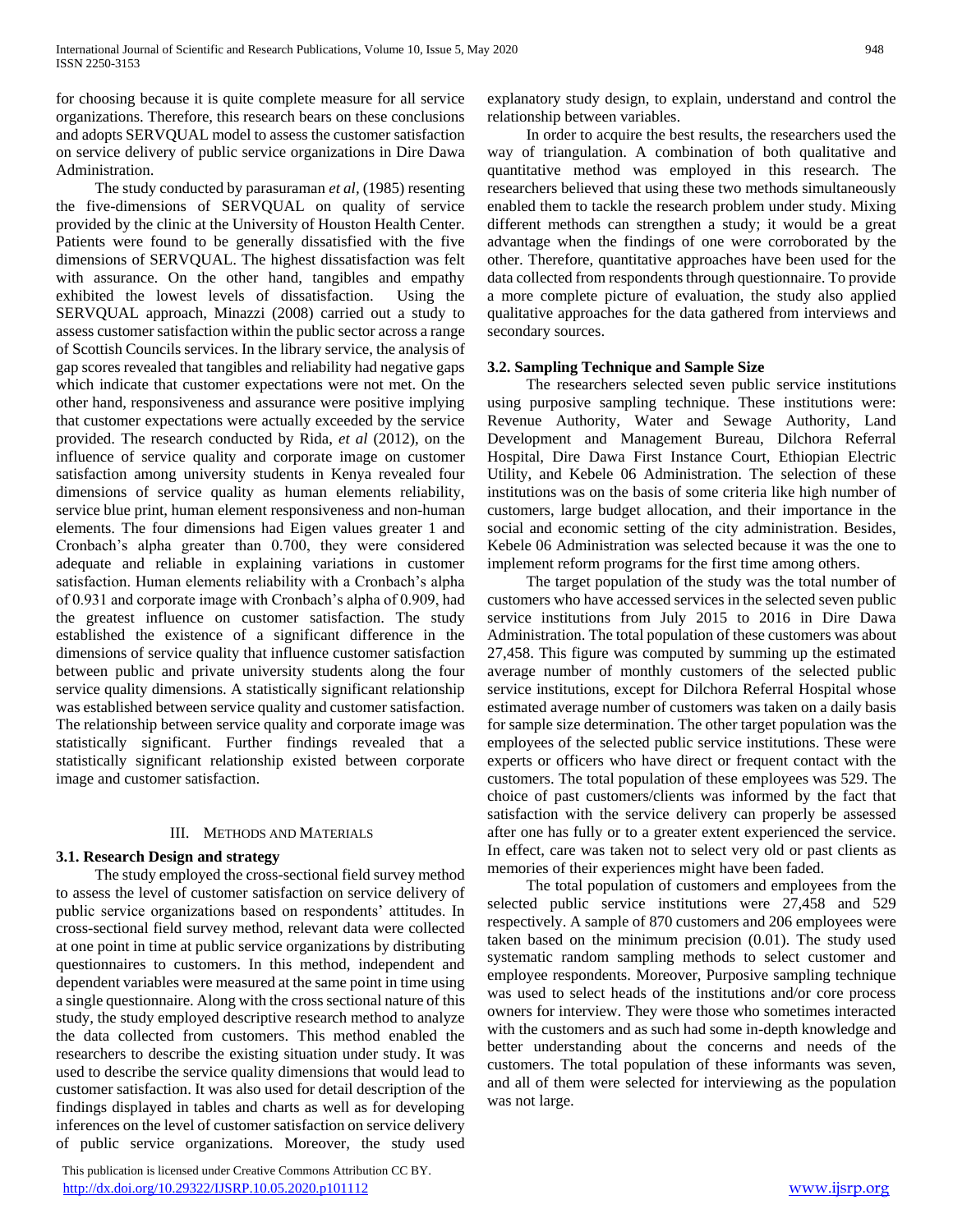## **3.3. Method of Data Collection**

 Data for this study were collected through Document review, Structured Questionnaires, Semi-structured interviews. Documentation involves collecting information and data from existing surveys, reports, journals and any relevant publications. The Structured Questionnaire which was consisting of 26 items was primarily developed in Amharic language version to make it easily understandable by respondents and then converted into English language for analysis purpose.

 Both open ended and close ended questions were designed to collect quantitative data. The questionnaire had two major parts. The first part was about the demographic characteristics of respondents. The second part was designed to measure the service delivery processes of the selected public service organizations by using the SERVQUAL model as proposed by Parasuraman et al (1988), comprising five components of service quality. The components were Empathy, Responsiveness, Assurance, Tangibility, and Reliability.The researchers used a five-point Likert scales, representing a range of attitudes from strongly disagree (1) to strongly agree (5), to measure the variables. The dimensions of service quality delivery (independent variables) were measured using the SERVQUAL model, whereas the customer satisfaction (dependent variables) were measured using a single scale item which comprised a range of scales from very low (1) to very high (5). Semi-structured interviews were also conducted using interview guide with the selected key informants to obtain more detailed information, in such a way that the researchers probed by raising some related questions for further explanation. This was intended to get further information which could answer the research questions.

### **3.4. Data Analysis and Presentation**

 Descriptive statistics, Spearman's correlation, mean values, frequency distribution and percentages were used to analyze the responses of respondents. Presentation devices such as tables, graphs, and charts were also used to analyze and present the results. Qualitative analysis was done by narrating the views and themes based on the research objectives, research questions and the issues discussed.

## IV. RESULTS AND DISCUSSION

## **4.1. Level of Satisfaction**

## **4.1.1. Level of Customer Satisfaction**

 Customer satisfaction is the degree to which customer perceives that an individual, firm or organization has effectively provided a product or service that meets the customer's needs in the context in which the customer is aware of and / or using the product or service (Cengiz, 2010). Accordingly, all 831 customer respondents were asked to assess their overall level of satisfaction with the ongoing services in the selected public service organizations in terms of showing their levels of agreement and disagreement using 5 category Likert-scale (1 very low to 5 very high). The following Pie Chart illustrated the responses of sample respondents.

**Figure 4.1.: Overall Satisfaction Score of Customers**



 Figure 4.1 presented data about overall satisfaction levels of customers with the services they get from the selected public service organizations of Dire Dawa Administration. As it can be seen from responses of respondents, 8.42 %, 21.06 %, 27.80 %, 31.05 % and 11.67 % respondents expressed their level of satisfaction as very low, low, medium, high and very high respectively. This implies that, majority (70 %) of sample respondents had moderate and above satisfaction level with the service delivery statuses of the selected public service organizations. In contrast, about 30 % of respondents reported low level of satisfaction.

### **4.1.2. Level of Employee Satisfaction**

 Similarly, Employees responses about overall satisfaction on service delivery of their respective institution were presented in table 4.1 below

| Item      | Frequency | <b>Valid Percent</b> |
|-----------|-----------|----------------------|
| Low       | 23        | 12.8                 |
| Medium    | 45        | 25.1                 |
| High      | 85        | 47.5                 |
| very high | 26        | 14.5                 |
| Total     | 179       | 100.0                |

**Table 4.1: Employee`s perception on Overall satisfaction level**

 As indicated in table 4.1 above, Employees rated the overall satisfaction level on service delivery as very low (0%), low (12.8%), medium (25.1%), high (47.5%) and very high (14.5%).This implies that, majority (62 %) of respondents had rated satisfaction level of the service delivery as high.Only about 12.8 % of respondents reported low level of satisfaction.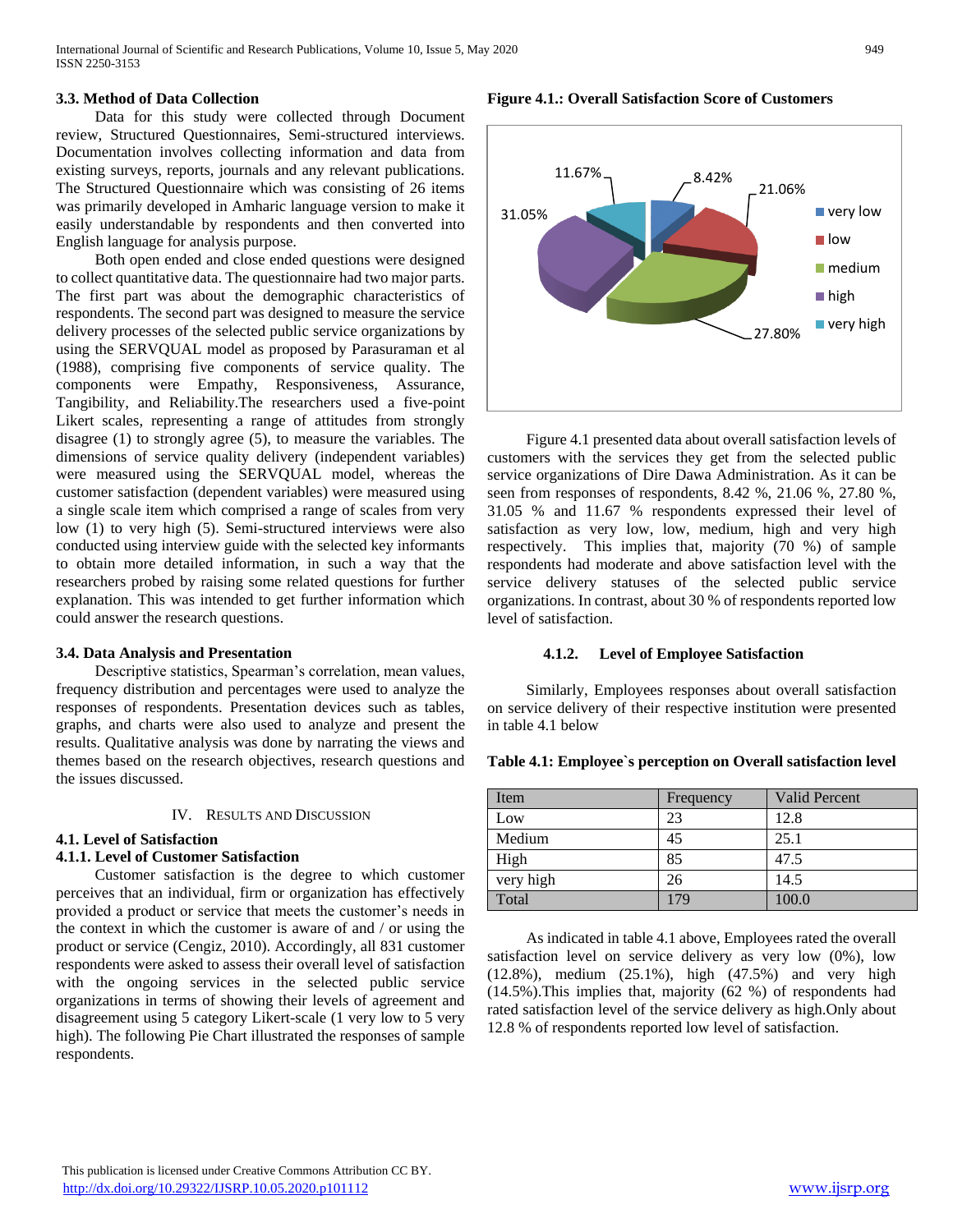**Table 4.2: General Customer Satisfaction by Service delivery Dimensions**

| <b>I</b> tem            | Mean | Std.<br>Deviation | N   |
|-------------------------|------|-------------------|-----|
| General<br>Satisfaction | 3.16 | 1.14              | 824 |
| Empathy                 | 3.63 | 1.21              | 824 |
| Responsivenes<br>S      | 3.24 | 1.32              | 824 |
| Assurance               | 3.49 | 1.17              | 824 |
| Tangibility             | 3.37 | 1.17              | 824 |
| Reliability             | 3.22 | 1.27              | 824 |

 To support the above results, mean scores (where scores approached to 1 indicates the worst (minimum) score while scores approached to 5 shows best (maximum) satisfaction level) were computed. Accordingly, the mean scores of average satisfaction computed from the five dimensions-Empathy, Responsiveness, Assurance, Tangibility, and Reliability- and general satisfaction were 3.42 and 3.16 respectively. The average satisfaction has greater mean score than that of the overall satisfaction. These results indicated that mean score was better when it was asked in a disaggregated manner than asking in a question directly.

In conclusion, the general customer satisfaction mean scores in the administration for all dimensions showed moderate. More specifically, Empathy, Responsiveness, Assurance, Tangibility, and Reliability accounted for average scores of 3.63, 3.24, 3.49, 3.37, and 3.22 respectively.

**Table 4.3: General Customer Satisfaction Level by Organizations**

| Name                      |                     |         | General/Overall<br>Satisfaction (%) |          | <b>Mean Score</b>    |                     |                            |       |
|---------------------------|---------------------|---------|-------------------------------------|----------|----------------------|---------------------|----------------------------|-------|
| of the<br>Institu<br>tion | ve<br>ry<br>lo<br>W | lo<br>W | m<br>ed                             | hig<br>h | ver<br>y<br>hig<br>h | Gen.<br>Sat<br>mean | Gen.<br>Sat<br>Std.<br>Dev | Total |
| Land                      | 26                  | 2<br>5  | 14                                  | 26       | 9                    | 2.65                | 1.34                       | 84    |
| Reven<br>ue               | 6                   | 1<br>4  | 21                                  | 38       | 21                   | 3.53                | 1.15                       | 109   |
| Water                     | 5                   | 1<br>3  | 27                                  | 38       | 17                   | 3.50                | 1.07                       | 150   |
| Court                     | 5                   | 2<br>8  | 24                                  | 34       | 9                    | 3.14                | 1.08                       | 100   |
| Dilcho<br>ra              | $\theta$            | 1<br>6  | 37                                  | 43       | 4                    | 3.34                | 0.79                       | 148   |
| Kebel<br>e06              | 0                   | 4       | 27                                  | 37       | 32                   | 3.98                | 0.87                       | 49    |

| EEU   | 15 | $\sim$<br>$\mathcal{L}$ | 33 | 13 | J | 2.58 | 1.05 | 191 |
|-------|----|-------------------------|----|----|---|------|------|-----|
| Total |    |                         |    |    |   |      |      | 021 |

Source: Field Survey, 2016

 The table 4.6 above shows that the disaggregated customer satisfaction scores for each selected organization. Out of 84 respondents of Land Development and Management Bureau Overall Customer Satisfaction Level scores 26%, 25%, 14%, 26% and 9% are very low, low, medium, high and very high respectively. This implies 51% of the respondents have below moderate satisfaction level. Similarly, out of 191 respondents of EEU`s Overall Customer Satisfaction Level scores 15%, 34%, 33%, 13% and 5% were responded as very low, low, medium, high and very high respectively. This implies 49% of the respondents have below moderate satisfaction level, whereas 51 % of the respondents have moderate and above satisfaction level with the services they get from a given organization.

 This result is supported by the calculated mean scores of both organizations, namely Land Development and Management Bureau and EEU, with mean scores of 2.76 and 2.96 respectively. This implies that both organizations have below moderate satisfaction level.

 On the other hand, the remaining organizations such as Revenue Authority, Water and Sewerage Authority, First Instance Court, Dilchora Hospital and Kebele 06 Administration have average mean scores of 3.84, 3.79, 3.39, 3.52 and 4.26 respectively. This shows that the satisfaction level of these organizations were moderate and above.

|                                       |                                       |                                         | General/Overall<br>Satisfaction (%)           |           | Mean<br>Score                   |                          |                                               |       |
|---------------------------------------|---------------------------------------|-----------------------------------------|-----------------------------------------------|-----------|---------------------------------|--------------------------|-----------------------------------------------|-------|
| Nam<br>e of<br>the<br>Instit<br>ution | $\mathbf V$<br>er<br>y<br>$\log$<br>W | $\log$<br>W                             | m<br>${\rm e}$<br>d                           | hig<br>h  | ve<br>ry<br>hi<br>gh            | Gen<br>. Sat<br>mea<br>n | Ge<br>n.<br>Sat<br>Std.<br>De<br>$\mathbf{V}$ | Total |
| Land                                  | $\boldsymbol{0}$                      | 7.<br>$\mathbf{1}$<br>4                 | 3<br>5.<br>7<br>$\mathbf{1}$                  | 57.<br>14 | $\boldsymbol{0}$                | 3.50                     | 0.6<br>5                                      | 15    |
| Reve<br>nue                           | $\overline{0}$                        | 0                                       | $\mathbf{1}$<br>0.<br>7<br>$\mathbf{1}$       | 57.<br>14 | 32<br>$\cdot$<br>4              | 4.21                     | 0.6<br>3                                      | 29    |
| Wate<br>r                             | $\boldsymbol{0}$                      | $\mathbf{1}$<br>3.<br>3                 | $\mathbf{1}$<br>3.<br>$\overline{\mathbf{3}}$ | 66.<br>67 | 6.<br>67                        | 3.67                     | 0.8<br>$\overline{0}$                         | 33    |
| Court                                 | $\theta$                              | $\mathbf{1}$<br>8.<br>$\mathbf{1}$<br>8 | $\overline{c}$<br>7.<br>$\frac{2}{7}$         | 27.<br>27 | 27<br>$\cdot$<br>$\overline{7}$ | 3.64                     | 1.1<br>$\overline{c}$                         | 11    |
| Dilch<br>ora                          | $\overline{0}$                        | $\overline{c}$<br>$\overline{0}$ .      | 3<br>7.                                       | 35.<br>48 | 6.<br>45                        | 3.27                     | 0.8<br>7                                      | 68    |

**Table 4.4: General Employees Satisfaction Level by Organizations**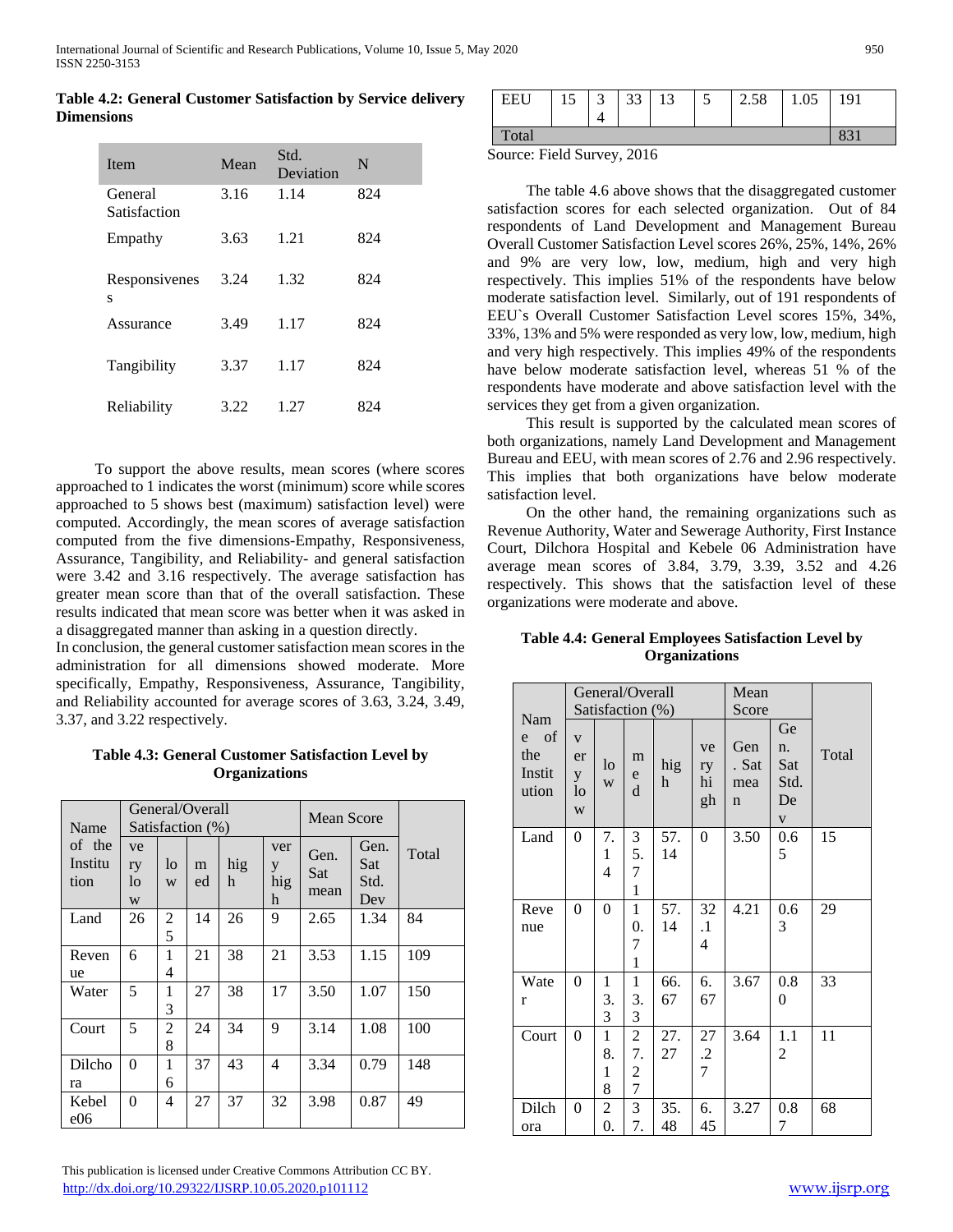|                  |     | 9  |    |     |    |      |                 |    |
|------------------|-----|----|----|-----|----|------|-----------------|----|
|                  |     |    | 0  |     |    |      |                 |    |
| Kebe             | 0   | 0  | 8. | 58. | 33 | 4.25 | 0.6             | 12 |
| le <sub>06</sub> |     |    | 3  | 33  | .3 |      | $\overline{2}$  |    |
|                  |     |    | 3  |     | 3  |      |                 |    |
| <b>EEU</b>       | 0   | 2  | 3  | 38. | 7. | 3.64 | $\frac{0.9}{5}$ | 22 |
|                  |     | 3. | 0. | 46  | 69 |      |                 |    |
|                  |     | 0  | 7  |     |    |      |                 |    |
|                  |     | 8  |    |     |    |      |                 |    |
| Total            | 190 |    |    |     |    |      |                 |    |

 Table 4.4 above showed that employees responses about general satisfaction level on service delivery of the selected institutions were 3.50, 4.21, 3.67, 3.64, 3.27, 4.25 and 3.64 for Land Development and Management Bureau, Revenue Authority, Water and Sewerage Authority, First Instance Court, Dilchora Hospital, Kebele 06 Administration and EEU respectively. This implies that the responses of employees in all the selected institutions indicated that the general level of customer satisfaction on service delivery were moderate and above unlike that of customers. Finally, reliability includes keeping promise, free from corruption and rent seeking, accessibility of service, provision of services as per standards and fair service provision.

 The aggregated mean scores of service delivery measurement dimensions of selected public service organizations in Dire Dawa Administration. Accordingly, Empathy has the highest mean score of 3.54, followed by Assurance, Tangibility and Responsiveness with mean scores of 3.44, 3.32 and 3.21 respectively. The least important dimension according to the finding is Reliability with a mean score of 3.19. These findings indicate that the composite mean scores are all less than 4 for each service measurement dimension and yet the maximum possible score is 5. The mean composite scores are above average but less than the mean maximum score. The findings of the study indicate that currently the service delivery standard as evaluated by the customers found to be moderate. The result also indicated further that customers viewed empathy to play a key role in determining the standards of service received whereas Reliability plays a least role. On the other hand, the employees' responses on the average mean score of service delivery dimensions for the selected organizations. Empathy has still the highest mean score of 4.28 and assurance with a mean score of 4.20, followed by responsiveness, reliability, and tangibility with mean scores of 3.9, 3.83, and 3.67 respectively.

# **4.2. Major Challenges that prevailed in the Service Delivery Process of Public Service Organizations**

 The major challenges in service delivery of Dire Dawa Administration obtained from customers, employees, KII, and content analysis were:

- Lack of skilled and experienced leadership, instability of officials, inability to lead and make decisions strategically, frequent meetings on working hours, lack of timely response and keeping appointments to provide services, inconsistent follow up and monitoring, absence of regular consultation with customers and stakeholders, prevalence of corruption and rent seeking activities and behavior, turnover, inadequate technical capacity and skills, lack of motivation and service mentality, unethical behavior, lack of empowerment and problem solving capacity were the major challenges.
- Lack of customer oriented services, ineffective automation, absence of timely revision of rules and regulations; frequent interruption of networks and electric power, lack of cooperation and integration among stakeholders, inefficient and inappropriate grievance handling systems in place.
- Lack of equipments and machineries, inaccessibility of selling registration machines, inadequate medical facilities, inadequate supply and dalliance of Meters, Fuses and Poles.
- Inappropriate referral system and overflow of customers out of catchment area, inadequate production and selling premises for micro and small enterprises, absence of decentralization of land services at kebele level, mismatch between demand and supply in water, health and electric services, as well as the structural and local development plans were among the major challenges.
- The pre-determined service delivery procedure, standards and change management tools lack working and implementation manuals; and different formats to put them into effect. In addition, absence of conducting customer satisfaction surveys scientifically.

## **4.3. Correlation Analysis Results**

 Researchers calculated Spearman's Correlation to check whether the aggregate levels of satisfaction are significantly correlated with the five dimensions of service delivery scores. As it can be presented in table 4.5 the correlation results indicated that there is significant relationship among all variables. In other words, the result shows that there is significant and positive relationship between customer satisfaction and the five service delivery dimensions (Empathy, Responsiveness, Assurance, Tangibility and Reliability). From this, one can conclude that service delivery dimensions are positively correlated with customer satisfaction, implying that they are dominant components/attributes to measure customer satisfaction.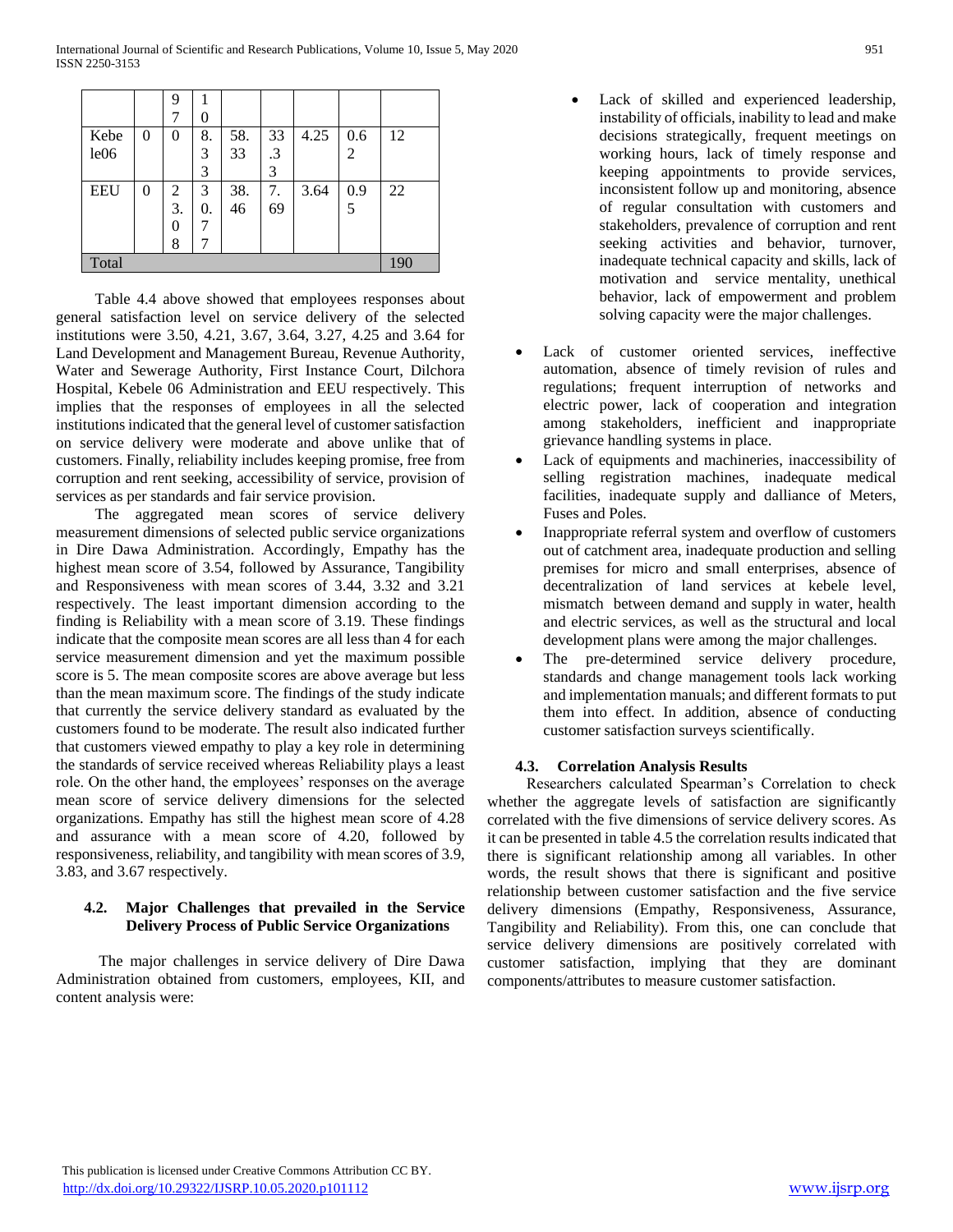| Correlations                                                 |             |              |           |            |           |            |             |  |  |  |
|--------------------------------------------------------------|-------------|--------------|-----------|------------|-----------|------------|-------------|--|--|--|
| Model                                                        |             | General      | Empathy   | Responsive | Assurance | Tangibilit | Reliability |  |  |  |
|                                                              |             | Satisfaction |           | ness       |           |            |             |  |  |  |
| General                                                      |             | 1.000        | $.688**$  | $.727***$  | $.706**$  | $.690**$   | $.768**$    |  |  |  |
| Satisfaction                                                 |             |              |           |            |           |            |             |  |  |  |
| Empathy                                                      | Correlation | $.688**$     | 1.000     | $.728***$  | $.715***$ | $.654**$   | $.697**$    |  |  |  |
| Responsiveness                                               | Coefficient | $.727**$     | $.728***$ | 1.000      | $.750**$  | $.701**$   | $.786**$    |  |  |  |
| Assurance                                                    |             | $.706***$    | $.715***$ | $.750**$   | 1.000     | $.715***$  | $.779***$   |  |  |  |
| Tangibility                                                  |             | $.690**$     | $.654**$  | $.701**$   | $.715***$ | 1.000      | $.774***$   |  |  |  |
| Reliability                                                  |             | $.768**$     | $.697**$  | $.786**$   | $.779**$  | $.774***$  | 1.000       |  |  |  |
| **. Correlation is significant at the 0.01 level (2-tailed). |             |              |           |            |           |            |             |  |  |  |

|  | Table 4.5: The Spearman's correlation coefficients of the service delivery dimensions and general customer satisfaction |  |  |  |  |
|--|-------------------------------------------------------------------------------------------------------------------------|--|--|--|--|
|  |                                                                                                                         |  |  |  |  |

## V. CONCLUSIONS AND RECOMMENDATIONS

 The general objective of the study was to assess the customer satisfaction on service delivery of public organizations in Dire Dawa Administration. The study used the five service delivery elements assurance, reliability; tangibility, empathy, and responsiveness to measure customer satisfaction and service delivery. The inferential statistics result indicated that the service delivery dimensions and customer satisfaction have positive correlation, depicting that the service delivery dimensions were found appropriate attributes for measuring customer satisfaction.

 The study concluded that the quantitative results of the general level of customer satisfaction and the service delivery dimensions were moderate. However, the position deduced from qualitative result depicted that there were major challenges in service delivery such as lack of skilled and experienced leadership, inability to lead and make decisions strategically, inconsistent follow up and monitoring, absence of regular consultation with customers and stakeholders, prevalence of corruption and rent seeking activities and behavior, lack of motivation and service mentality, ineffective automation, absence of timely revision of rules and regulations; lack of cooperation and integration among stakeholders, inefficient and inappropriate grievance handling systems, mismatch between demand and supply in water, health and electric services, and absence of conducting customer satisfaction surveys scientifically were found to be the major challenges in service delivery of the administration. So, public service institutions should give due attention to the following issues:

 As observed from the results of study, the general level of customer satisfaction in the administration is moderate, and this means higher officials should give due emphasis for and work on the service delivery dimensions to achieve maximum level of satisfaction. Furthermore, the disaggregated results on the level of customer satisfaction particularly in Land Development and Management, and Ethiopian Electric Utility are found below average, and hence the officials of these organizations should exert more efforts to enhance their customer satisfaction levels by establishing customer service representative units which are responsible for conducting periodic customer satisfaction surveys, monitoring the service delivery processes whether services are rendered as per the set standards or not, handling customers'

 This publication is licensed under Creative Commons Attribution CC BY. <http://dx.doi.org/10.29322/IJSRP.10.05.2020.p101112> [www.ijsrp.org](http://ijsrp.org/)

complaints, analyzing customers' suggestions and opinions and thereby generating alternative solutions; by empowering employees through the arrangement of various training programs on customer handling, code of conduct, and technical skills.

 As indicated in the result, the mean score value are moderate for all service delivery dimensions but with the lowest value for responsiveness and reliability dimension. Thus in the administration the service delivery process requires great attention from administration and organizational top officials, and it will need to establish a customer handling units in each organization that facilitates customers service delivery in accordance with the needs of customers with particular responsibility

 The inferential statistics results of the study showed that the five service delivery dimensions and customer satisfaction are positively correlated. This means the officials of the organizations should focus and work hard on the attributes of these service delivery dimensions to enhance their respective customer satisfaction.

The Administration should strive to solve the major bottlenecks in service delivery of each particular organization that are identified in the study by giving priority based on the urgency of the problem and its impact on customer satisfaction especially problems related to input and staffing appropriate employees.

 The Administration should design and implement continuous human resource development programs like short and middle term training programs; rewarding system, strengthen the implementation of code of conduct, anti-corruption and rent seeking mitigation strategies to alleviate the prevailing corruption and rent seeking practices, unethical behavior; and to improve service mentality.

 The Administration should appoint capable and well qualified leaders at all levels by considering the specific nature of the organizations, and should set a minimum requirement for appointing leaders and organize gap based consistent capacity building programs.

 The Administration should design and implement an intentional and collective approach to organize and lead all service delivery system to address public problems through building shared knowledge, designing communicable and innovative solutions, and forging consequential change.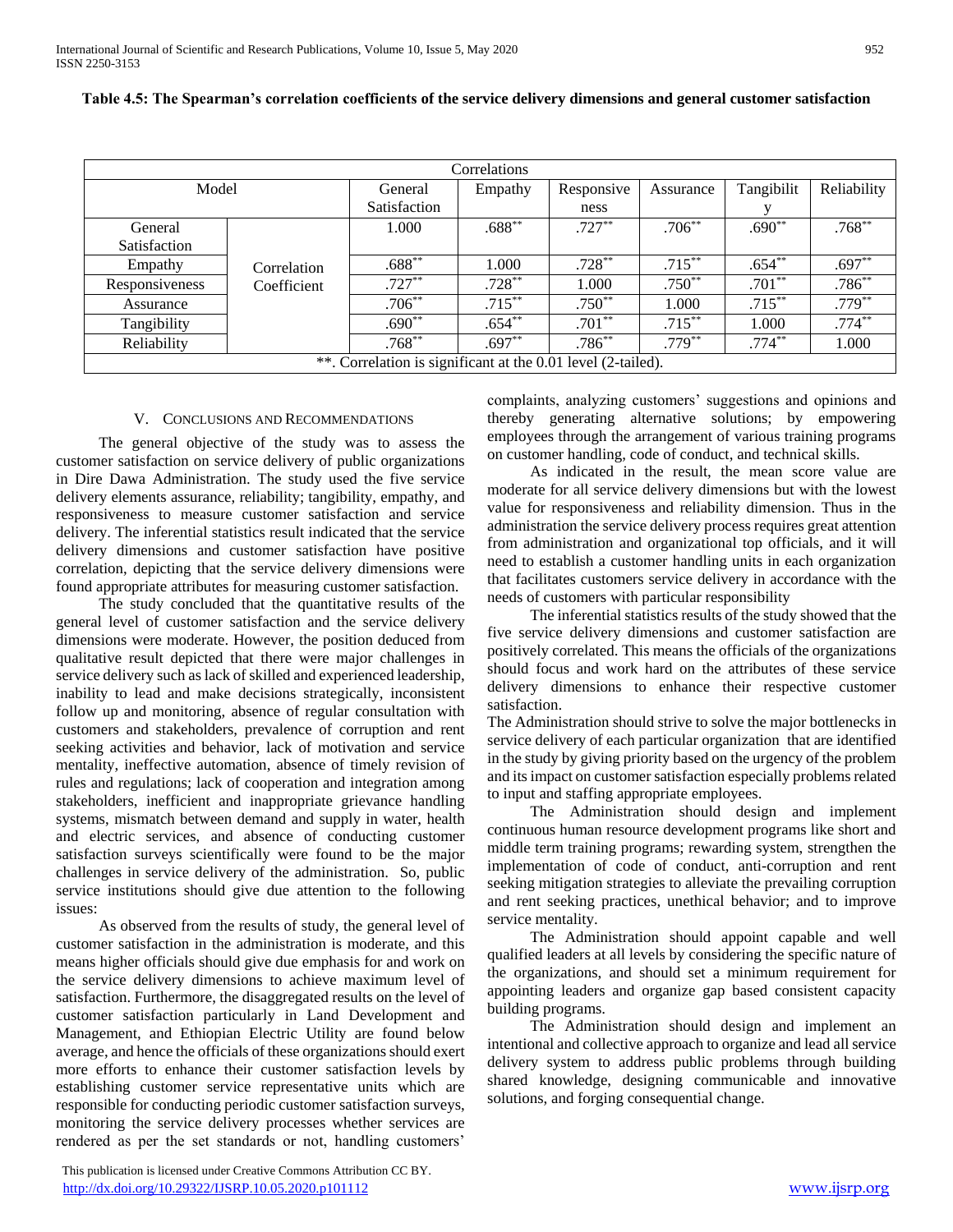#### **REFERENCES**

- [1] Ahmad M. Zamil, 2011. Role of Measuring Customer Satisfaction in Improving the Performance in the Public Sector Organization. King Saud University, Kingdom of Saudi Arabia. Journal of Business Studies Quarterly 2011, Vol. 2, No. 3, pp. 32-41. ISSN 2152-1034
- [2] AkaluAwlachew, 2015. The Effect of Service Quality on Customer Satisfaction In Selected Insurance Companies In Addis Ababa. Master's degree thesis. Addiss Ababa University, Addis Ababa, Ethiopia.
- [3] Amin, Samia and NazmulChaudhury, 2008. "An Introduction to Methodologies for Measuring Service Delivery in Education" in Amin, Samia, Das Jishnu and Marcus Goldstein (editors) Are you Being Served? New Tools for Measuring Service Delivery, The World Bank, Washington, D.C.
- [4] Benjamin,Amanfi, 2012.Service Quality and Customer Satisfaction in Public Sector Organizations: A Case Study of the Commission on Human Rights and Administrative Justice, Masters of Business Administration,Kwame Nkrumah University.
- [5] Benjamin Amanfi, 2012.Service Quality and Customer Satisfaction in Public Sector Organizations: A Case Study of the Commission on Human Rights and Administrative Justice, Masters of Business Administration,Kwame Nkrumah University.
- [6] Besley, Timothy and MaitreeshGhatac, 2006. "Reforming Service Delivery", Journal of African
- [7] BiljanaAngelovaand JusufZekiri, 2011. Measuring Customer Satisfaction with Service Quality Using American Customer Satisfaction. International Journal of Academic Research in Business and Social Sciences. October 2011, Vol. 1, No. 3. ISSN: 2222-6990
- [8] Buttle, F., 2005. Customer Relationship Management: concepts and tools. Oxford: Elsevier Butterworth-Heinemann.
- [9] Chich Jen and I-Ming Mang, 2007. The relationship between service Quality and Customer Satisfaction . Chang Chung University. Taiwan Accessed on June, 2016
- [10] Chingang, et al., 2010. Using the SERVQUAL Model to assess Service Quality and Customer Satisfaction. An Empirical study of grocery stores in Umea.Umeå School of Business, Masters Thesis.
- [11] Creswell, J.W., 2003. Research design: Qualitative, quantitative, and mixed method approaches, 2nd edition Sage Publication.
- [12] Creswell, J.W., 2003. Research design: Qualitative, quantitative, and mixed method approaches, 2nd edition Sage Publication.
- [13] Dawkins, P. and ReichheldF., 1990. "Customer as a Competitive Weapon," DirectorsandBoards, 14 (Summer).
- [14] Desta Tesfaw, 2008. Public service delivery reform and customer satisfaction: the case of social security agency (ssa) and document authentication and registration office (daro). Master`s Degree Thesis. Addis Ababa University. Addis Ababa, Ethiopia.
- [15] Douglas, L. & Connor R., 2003. Attitudes to service quality- the expectation gap, Nutrition & Food Science, Vol. 33 Number 4, p.165-172.
- [16] Dr. Abdel Fattah Mahmoud Al-Azzam, 2015. The Impact of Service Quality Dimensions on Customer Satisfaction: A Field Study of Arab Bank in Irbid City, Jordan. European Journal of Business and Management. ISSN 2222- 1905 (Paper) ISSN 2222-2839 (Online) , Vol.7, No.15, 2015. Accessed on www.iiste.org
- [17] Economies (16): 127-156.
- [18] EndalkachewAbebe, 2013. Assessing the impact of Core Banking and service quality on Customer Satisfaction in Commercial Bank of Ethiopia (A case of Bishofftu Branch). Master`s Degree Thesis. Hawasa University, Hawasa, Ethiopia.
- [19] EnyonamAfiAko-Nai, 2011. Effect of Customer Service on Customer Satisfaction, A Case Study of FidelityBank, Adum, Kumasi. Master's degree thesis. Kwame Nkrumah University of Science and Technology. Accessed on June, 2016
- [20] Erkan, Ali Caglar, Ufuk Kaya and ÇağlarKadir, 2014. Service Quality and Customer Satisfaction Relationship: A Research in Erzurum Ataturk University Refectory. American International Journal of Contemporary Research Vol. 4 No. 1; January 2014
- [21] Giese, J. L. & Cote, J. A., 2000. Defining Consumer Satisfaction, Academy of Marketing Science Review, 2000
- [22] Grönroos. C., 2000. A service quality model and its market application. Accessed on June, 2016

 This publication is licensed under Creative Commons Attribution CC BY. <http://dx.doi.org/10.29322/IJSRP.10.05.2020.p101112> [www.ijsrp.org](http://ijsrp.org/)

- [23] Gronroos C., 1984.' A Service Quality model and its marketing implications', European Journal of Marketing.18 :36-44.
- [24] Hayes, B. E., 2008.Measuring Customer Satisfaction: Survey design use and statistical analysis methods.3rd edition.
- [25] Hermen Jan Van Ree., 2009. Service Quality Indicators For Business Support Services. Doctor of Philosophy degree Thesis. London University, England.
- [26] HM Government, 2007. How to measure customer satisfaction. Improve the experience of customers. Accessed on June, 2016
- [27] Israel Berhanu, 2015. Measuring customer satisfaction of ethiopian electric utility. Master`s Degree Thesis. Addis Ababa University, Addis Ababa, Ethiopia.
- [28] JayaramanMunusamy, Shankar Chelliah and Hor Wai Mun, 2010. Service Quality Delivery and Its Impact on Customer Satisfaction in the Banking Sector in Malaysia. International Journal of Innovation, Management and Technology, Vol. 1, No. 4, October 2010 ISSN: 2010-0248
- [29] Joan L. Giese and Joseph A. Cote, 2002. Defining Consumer Satisfaction. Volume 2000 No. 1 Accessed: http://www.amsreview.org/articles/giese01- 2000.pdf
- [30] Kindye Essa Mustofa, 2011. Effect of after sale services on customer satisfaction and loyalty in automotive industry of ethiopia. . Master`s Degree Thesis. Addis Ababa University. Addis Ababa, Ethiopia.
- [31] Kotler P., Armstrong G., Saunders J. Wong V., 2002Principle of Marketing, 3rd edition, Pretence Hall Europe.
- [32] Kotler, P & Keller, K. L., 2006. Marketing Management (12th ed.). Upper Saddle River, NJ: Pearson Prentice Hall.
- [33] Minazzi, R., 2008. Customer satisfaction survey in the hospitality industry: comparison of international hotel chains questionnaires. Millano: Universita IULM.
- [34] MintesnotBeyene, 2016. Governance and Public Service Delivery: The Case of Water Supply in AkakiKaliti Sub-City. Master`s Degree Thesis. Addis Ababa University. Addis Ababa, Ethiopia.
- [35] Mohammed Hussen, 2008. Customer s` Satisfaction in Land Delivery Service by Urban Local Government: a case study of bishoftu town administration. Master`s Degree Thesis. Addis Ababa University. Addis Ababa, Ethiopia.
- [36] Nick Thijs and Patrick Staes, 2008. CUSTOMER SATISFACTION MANAGEMENT. European institute of Public Administration. Accessed on June, 2016
- [37] Parasuraman, A., Berry, L. L. and Zeithaml, V. A., 1985.A Conceptual-Model of ServiceQuality and Its Implications for Future-Research, Journal of Marketing, 49(4).
- [38] Parasuraman, A., Berry, L. L. and Zeithaml, V. A., 1985. A Conceptual-Model of ServiceQuality and Its Implications for Future-Research, Journal of Marketing, 49(4).
- [39] Parasuraman, A., Berry, L. L. and Zeithaml, V. A., 1988. SERVQUAL: A multiple-item scale form ensuring customer perceptions of service quality, Journal of Retailing, 64 (1).
- [40] Parasuraman, A., Berry, L. L. and Zeithaml, V. A., 1991. Refinement and reassessment of the
- [41] Parasuraman, A., Zeithaml, V. A., & Berry, L. L., 1985. A conceptual model of service quality and its implications for future research, Journal of Marketing, 49, 41-50.
- [42] PaulosChanie, n.d. The challenges of the civil service reform in ethiopia: Initial observations.
- [43] PaulosChanie, n.d. The challenges of the civil service reform in ethiopia: Initial observations.
- [44] PrabhaRamseook, 2010. Service Quality In The Public Service. University of Technology, Mauritius. International journal of management and marketing research-Volume  $3$  - Number  $1 - 2010$ . Accessed on June, 2016
- [45] RidaKhurshid, Dr. HummayounNaeem, Sana Ejaz, Faiza Mukhtar, TahaBatool, 2012. Service Quality and Customer Satisfaction in Publice Transport Sector of Pakistan : An Empirical Study. Master`s degree thesis. Fatima Jinnah Women University, Rawalpindi, Pakistan. International journals of Economics and Management Science Vol. 1, No. 9,2012, pp. 24- 30.
- [46] Robert V. Krejcie, Duluth Daryle W. Morgan, 1970. Determining Sample Size for Research Activities.Texas A. & M. University: University of Minnesota.